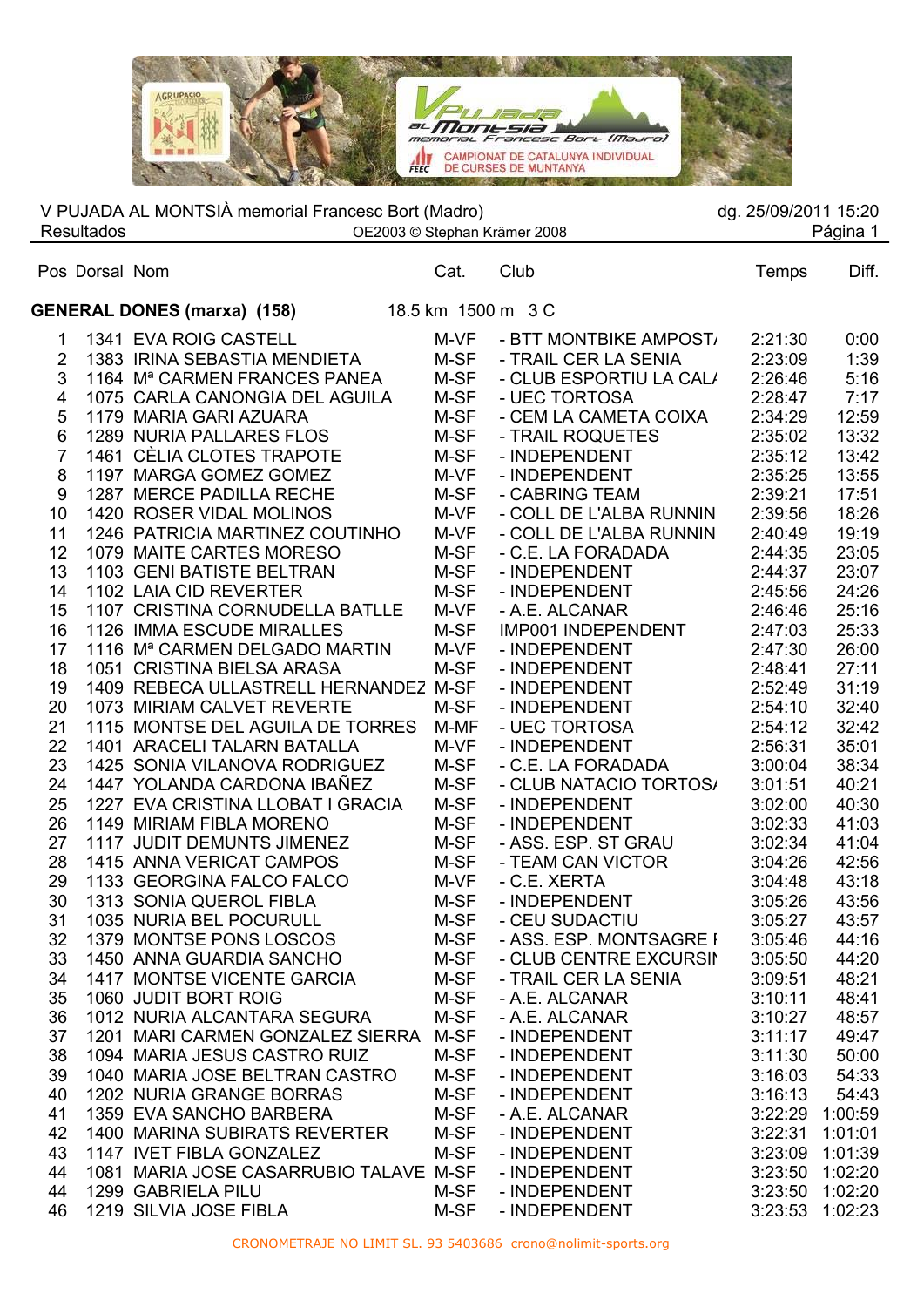

|    |                   | V PUJADA AL MONTSIÀ memorial Francesc Bort (Madro) |      |                        | dg. 25/09/2011 15:20 |          |
|----|-------------------|----------------------------------------------------|------|------------------------|----------------------|----------|
|    | <b>Resultados</b> | OE2003 © Stephan Krämer 2008                       |      |                        |                      | Página 2 |
|    | Pos Dorsal Nom    |                                                    | Cat. | Club                   | Temps                | Diff.    |
|    |                   | <b>GENERAL DONES (marxa) (158)</b>                 |      | 18.5 km  1500 m   3 C  | (cont.)              |          |
| 47 |                   | 1036 LARA BEL SELMA                                | M-SF | - INDEPENDENT          | 3:24:53              | 1:03:23  |
| 48 |                   | 1366 LAIA SANCHO FORNER                            | M-SF | - INDEPENDENT          | 3:24:55              | 1:03:25  |
| 49 |                   | 1435 NURI BARBERA MANRIQUE                         | M-SF | - INDEPENDENT          | 3:25:01              | 1:03:31  |
| 50 |                   | 1182 SILA GARRIGA BELTRAN                          | M-VF | - INDEPENDENT          | 3:25:30              | 1:04:00  |
| 51 |                   | 1377 SILVIA SANJURJO ORTIZ                         | M-SF | - INDEPENDENT          | 3:26:35              | 1:05:05  |
| 52 |                   | 1005 MARI CARMEN ADELL GEIRA                       | M-VF | - A.E. ALCANAR         | 3:26:43              | 1:05:13  |
| 53 |                   | 1125 MªTERESA ESCODA VALLDEPEREZ M-MF              |      | - INDEPENDENT          | 3:26:52              | 1:05:22  |
| 54 |                   | 1414 SANDRA VERGE DE LOS AIRES                     | M-SF | - TRAIL CER LA SENIA   | 3:27:57              | 1:06:27  |
| 55 |                   | 1402 ALBA TOMAS BEL                                | M-SF | - INDEPENDENT          | 3:27:59              | 1:06:29  |
| 56 |                   | 1387 MIRIAM SERRANO VILAR                          | M-SF | - TRAIL CER LA SENIA   | 3:28:02              | 1:06:32  |
| 57 |                   | 1470 MAITE MARMOL MARCO                            | M-SF | - INDEPENDENT          | 3:28:44              | 1:07:14  |
| 58 |                   | 1319 RUT RAMAL SANCHO                              | M-SF | - A.E. ALCANAR         | 3:30:24              | 1:08:54  |
| 59 |                   | 1067 LURDES CALBET BAUBI                           | M-VF | - INDEPENDENT          | 3:32:55              | 1:11:25  |
| 60 |                   | 1028 SUSANA BAGAN GOMEZ                            | M-VF | - AULA DE NATURA VINAR | 3:32:59              | 1:11:29  |
| 61 |                   | 1111 CAROLINA DANTA ROMERO                         | M-SF | - AULA DE NATURA VINAR | 3:33:01              | 1:11:31  |
| 62 |                   | 1029 ENEIDA BALADA ROS                             | M-SF | - A.E. ALCANAR         | 3:33:04              | 1:11:34  |
| 63 |                   | 1055 DORA BONFILL SOROLLA                          | M-SF | - INDEPENDENT          | 3:33:14              | 1:11:44  |
| 64 |                   | 1303 CRISTINA PLA BELTRAN                          | M-SF | - INDEPENDENT          | 3:33:15              | 1:11:45  |
| 65 |                   | 1478 ELISENDA BIOSCA SERDA                         | M-SF | - INDEPENDENT          | 3:33:23              | 1:11:53  |
| 66 |                   | 1170 IVON GARCIA CORTIELLA                         | M-SF | - INDEPENDENT          | 3:33:25              | 1:11:55  |
| 67 |                   | 1267 DOLORES MORENO PEREZ                          | M-MF | - INDEPENDENT          | 3:33:50              | 1:12:20  |
| 68 |                   | 1353 OLGA SANCHEZ CAPDEVILA                        | M-VF | - INDEPENDENT          | 3:37:16              | 1:15:46  |
| 69 |                   | 1361 IMMA SANCHO CABALLE                           | M-SF | - INDEPENDENT          | 3:37:35              | 1:16:05  |
| 70 |                   | 1220 TERE JOSE FIBLA                               | M-SF | - INDEPENDENT          | 3:37:36              | 1:16:06  |
| 71 |                   | 1199 MARIA LUCIA GONZALEZ ALEGRE                   | M-MF | - AULA DE NATURA VINAR | 3:37:42              | 1:16:12  |
| 72 |                   | 1228 LOURDES LLOMBART CASANOVAS M-MF               |      | - SUDACTIU             | 3:38:06              | 1:16:36  |
| 73 |                   | 1398 CINTA SUBIRATS PLA                            | M-SF | - TRAIL ROQUETES       | 3:40:07              | 1:18:37  |
| 74 |                   | 1127 MIREIA ESCURRIOLA BUERA                       | M-SF | - INDEPENDENT          | 3:40:27              | 1:18:57  |
| 75 |                   | 1265 Mª JOSE MORALES GISBERT                       | M-SF | - INDEPENDENT          | 3:40:39              | 1:19:09  |
| 76 |                   | 1087 MONICA CASTELL FERRER                         | M-SF | - INDEPENDENT          | 3:43:27 1:21:57      |          |
| 77 |                   | 1222 ROSANA JOSE REDON                             | M-SF | - INDEPENDENT          | 3:43:31              | 1:22:01  |
| 78 |                   | 1306 FANI PLA SANCHO                               | M-SF | - INDEPENDENT          | 3:47:09              | 1:25:39  |
| 79 |                   | 1106 KRISTEL COMPTE VATLAND                        | M-SF | - INDEPENDENT          | 3:47:13              | 1:25:43  |
| 80 |                   | 1330 MARIA TERESA REVERTER SANCH M-SF              |      | - INDEPENDENT          | 3:47:25              | 1:25:55  |
| 81 |                   | 1072 MARIA JOSE CALVET FORES                       | M-VF | - AULA DE NATURA VINAR | 3:47:28              | 1:25:58  |
| 82 |                   | 1396 TRINIDAD SUBIRATS BEL                         | M-MF | - INDEPENDENT          | 3:48:11              | 1:26:41  |
| 83 |                   | 1162 IMMA FORES ESTRADA                            | M-VF | - INDEPENDENT          | 3:49:14              | 1:27:44  |
| 84 |                   | 1317 ZOILA RALDA PASTOR                            | M-SF | - INDEPENDENT          | 3:50:12              | 1:28:42  |
| 85 |                   | 1346 GRACIELA RUIZ BALLESTER                       | M-VF | - INDEPENDENT          | 3:50:15              | 1:28:45  |
| 86 |                   | 1208 OLIVIA GRIÑO FELIP                            | M-SF | - TRAIL CER LA SENIA   | 3:50:17              | 1:28:47  |
| 87 |                   | 1340 GEORGINA ROIG                                 | M-SF | - INDEPENDENT          | 3:50:22              | 1:28:52  |
| 88 |                   | 1016 SARA ANCOSTA FANDOS                           | M-VF | - C.E. REFALGARI       | 3:50:27              | 1:28:57  |
| 89 |                   | 1156 LAURA FOLGUERES BAYARRI                       | M-SF | - A.E. ALCANAR         | 3:50:40              | 1:29:10  |
| 90 |                   | 1296 MARIA PEREZ FOLCH                             | M-SF | - INDEPENDENT          | 3:52:09              | 1:30:39  |
| 91 |                   | 1255 IMMA MEDINA ZARAGOZA                          | M-MF | - INDEPENDENT          | 3:52:20              | 1:30:50  |
| 92 |                   | 1138 CRISTINA FERRE ANDREU                         | M-SF | - INDEPENDENT          | 3:52:21              | 1:30:51  |
|    |                   |                                                    |      |                        |                      |          |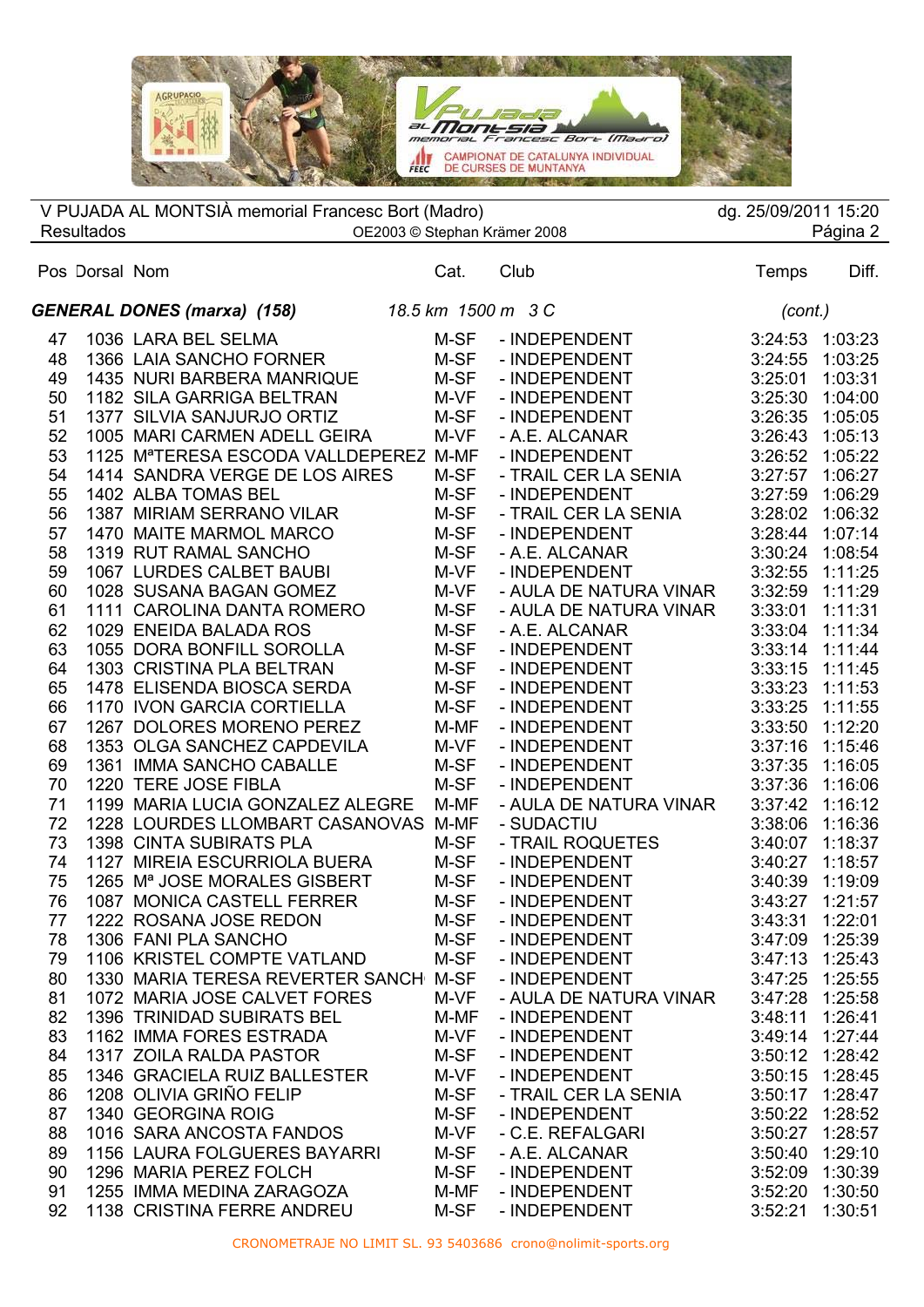

| <b>Resultados</b>                                                                                                                                             | V PUJADA AL MONTSIÀ memorial Francesc Bort (Madro)                                                                                                                                                                                                                                                                                                                                                                                                                                                                                                                                                                                                                                                                                                                        |                                                                                                                                                                              | OE2003 © Stephan Krämer 2008                                                                                                                                                                                                                                                                                                                                                                                                                                         | dg. 25/09/2011 15:20                                                                                                                                                                                                                                                    | Página 3                                                                                                                                                                                                                                                             |
|---------------------------------------------------------------------------------------------------------------------------------------------------------------|---------------------------------------------------------------------------------------------------------------------------------------------------------------------------------------------------------------------------------------------------------------------------------------------------------------------------------------------------------------------------------------------------------------------------------------------------------------------------------------------------------------------------------------------------------------------------------------------------------------------------------------------------------------------------------------------------------------------------------------------------------------------------|------------------------------------------------------------------------------------------------------------------------------------------------------------------------------|----------------------------------------------------------------------------------------------------------------------------------------------------------------------------------------------------------------------------------------------------------------------------------------------------------------------------------------------------------------------------------------------------------------------------------------------------------------------|-------------------------------------------------------------------------------------------------------------------------------------------------------------------------------------------------------------------------------------------------------------------------|----------------------------------------------------------------------------------------------------------------------------------------------------------------------------------------------------------------------------------------------------------------------|
| Pos Dorsal Nom                                                                                                                                                |                                                                                                                                                                                                                                                                                                                                                                                                                                                                                                                                                                                                                                                                                                                                                                           | Cat.                                                                                                                                                                         | Club                                                                                                                                                                                                                                                                                                                                                                                                                                                                 | Temps                                                                                                                                                                                                                                                                   | Diff.                                                                                                                                                                                                                                                                |
|                                                                                                                                                               | <b>GENERAL DONES (marxa) (158)</b>                                                                                                                                                                                                                                                                                                                                                                                                                                                                                                                                                                                                                                                                                                                                        | 18.5 km  1500 m   3 C                                                                                                                                                        |                                                                                                                                                                                                                                                                                                                                                                                                                                                                      | (cont.)                                                                                                                                                                                                                                                                 |                                                                                                                                                                                                                                                                      |
| 93<br>94<br>95<br>96<br>97<br>98<br>99<br>100<br>101<br>102<br>103<br>104<br>105<br>106<br>107<br>108<br>109<br>110<br>111<br>112<br>113<br>114<br>115<br>116 | 1032 ROSA BARRERA FIBLA<br>1041 ALEXANDRA BELTRAN FABREGAT<br>1309 ROMINA QUERAL CASTELL<br>1003 BARBARA ADELL ARGENTO<br>1184 M <sup>a</sup> TERESA GARRIT MILLAN<br>1101 XELO CHIVA GARGALLO<br>1345 MONICA ROSELL ALFONSO<br>1298 MIRIAM PEREZ SEGURA<br>1066 ROSER CALAFAT SEGURA<br>1155 MARIA JOSE FOLGUERAS BAYARRI M-SF<br>1104 ANA COLLADO SALOM<br>1096 CARMEN CERVERA PERIS<br>1206 ROSANNA GRAU REVERTE<br>1268 ELISABETH MORRAL FONT<br>1203 YOLANDA GRAU ESTELLER<br>1360 LUPE SANCHO BELTRAN<br>1068 MAITE CALBET BAUBI<br>1216 ESTHER IZQUIERDO BADIA<br>1385 YOLANDA SEPULVEDA MONTANER M-SF<br>1404 CRISTINA TOMAS I MARTI<br>1343 CRISTINA ROMERO CANO<br>1018 NATIVIDAD ANTONIO ALARCON<br>1204 MARIA JESUS GRAU NAVARRO<br>1348 PILAR SABATE BERNADO | M-SF<br>M-SF<br>M-SF<br>M-SF<br>M-VF<br>M-SF<br>M-SF<br>M-SF<br>M-SF<br>M-SF<br>M-SF<br>M-SF<br>M-SF<br>M-SF<br>M-VF<br>M-VF<br>M-SF<br>M-SF<br>M-SF<br>M-VF<br>M-VF<br>M-VF | - INDEPENDENT<br>- INDEPENDENT<br>- INDEPENDENT<br>- INDEPENDENT<br>- INDEPENDENT<br>- AULA DE NATURA VINAR<br>- INDEPENDENT<br>- INDEPENDENT<br>- C.E. REFALGARI<br>- INDEPENDENT<br>- INDEPENDENT<br>- INDEPENDENT<br>- A.E. ALCANAR<br>- CLUB AULA DE NATURA<br>- AULA DE NATURA VINAR<br>- A.E. ALCANAR<br>- INDEPENDENT<br>- INDEPENDENT<br>- INDEPENDENT<br><b>IMP004 ROCA MILOCA EX(</b><br>- INDEPENDENT<br>- INDEPENDENT<br>- A.E. ALCANAR<br>- INDEPENDENT | 3:52:30<br>3:52:38<br>3:54:03<br>3:54:10<br>3:54:53<br>3:54:54<br>3:55:16<br>3:56:38<br>3:56:41<br>3:59:12<br>4:02:15<br>4:02:18<br>4:03:04<br>4:03:47<br>4:03:49<br>4:04:07<br>4:04:08<br>4:05:44<br>4:06:20<br>4:07:07<br>4:07:58<br>4:08:02<br>4:08:11<br>4:08:19    | 1:31:00<br>1:31:08<br>1:32:33<br>1:32:40<br>1:33:23<br>1:33:24<br>1:33:46<br>1:35:08<br>1:35:11<br>1:37:42<br>1:40:45<br>1:40:48<br>1:41:34<br>1:42:17<br>1:42:19<br>1:42:37<br>1:42:38<br>1:44:14<br>1:44:50<br>1:45:37<br>1:46:28<br>1:46:32<br>1:46:41<br>1:46:49 |
| 117<br>118<br>119<br>120<br>121<br>121<br>123<br>124<br>125<br>126<br>127<br>128<br>129<br>130<br>131<br>132<br>133<br>134<br>135<br>136<br>137<br>138        | 1408 MARIA CARME TUNEU CODINA<br>1365 FLORA SANCHO FORCADELL<br>1226 YOLANDA LAVERNIA GRAU<br>1311 VANESA QUEROL ARIÑO<br>1057 MARISOL BORRAS I RUIZ<br>1058 ANNA BORRAS RUIZ<br>1120 AURORA DOLS PEREZ<br>1053 MATI BLAYA SANCHO<br>1052 ANGELS BLAYA SANCHO<br>1357 MAITE SANCHEZ SANCHEZ<br>1105 SARA COMI PUIGCERVER<br>1323 M <sup>a</sup> DEL MAR REVERTE MOYA<br>1194 NURIA GISPERT URGILLES<br>1258 CARMINA MILLAN SANCHO<br>1006 M°JOSE ADELL POLO<br>1327 VANESSA REVERTER MONFORT<br>1186 SONIA GASPARIN LOPEZ<br>1444 ANGELA VELA NOS<br>1215 EVA M <sup>a</sup> RAMON BORT<br>1262 MARISA MOLINA CAMAÑES<br>1212 TRINIDAD HIDALGO ORDOÑEZ<br>1154 IMMACULADA FOLCH AYZA                                                                                      | M-SF<br>M-SF<br>M-VF<br>M-SF<br>M-SF<br>M-VF<br>M-SF<br>M-SF<br>M-VF<br>M-VF<br>M-SF<br>M-SF<br>M-SF<br>M-SF<br>M-SF<br>M-SF<br>M-MF<br>M-SF<br>M-SF<br>M-VF<br>M-MF<br>M-SF | - GRUP EXCURSIONISTA N<br>- INDEPENDENT<br>- C.E. REFALGARI<br>- INDEPENDENT<br>- INDEPENDENT<br>- INDEPENDENT<br>- INDEPENDENT<br>- INDEPENDENT<br>- INDEPENDENT<br>- INDEPENDENT<br>IMP001 INDEPENDENT<br>- INDEPENDENT<br>- INDEPENDENT<br>- INDEPENDENT<br>- INDEPENDENT<br>- INDEPENDENT<br>- C.E. LA FORADADA<br>- INDEPENDENT<br>- INDEPENDENT<br>- INDEPENDENT<br>- INDEPENDENT<br>- INDEPENDENT                                                             | 4:09:43<br>4:13:43<br>4:14:12<br>4:17:31<br>4:18:10<br>4:19:47<br>4:21:08 1:59:38<br>4:21:11<br>4:27:04 2:05:34<br>4:27:08 2:05:38<br>4:27:10 2:05:40<br>4:32:47 2:11:17<br>4:32:49 2:11:19<br>4:33:45 2:12:15<br>4:41:23 2:19:53<br>4:41:26 2:19:56<br>4:41:29 2:19:59 | 1:48:13<br>1:52:13<br>1:52:42<br>1:56:01<br>1:56:40<br>4:18:10 1:56:40<br>1:58:17<br>1:59:41<br>4:32:32 2:11:02<br>4:32:35 2:11:05<br>4:42:33 2:21:03<br>4:42:39 2:21:09                                                                                             |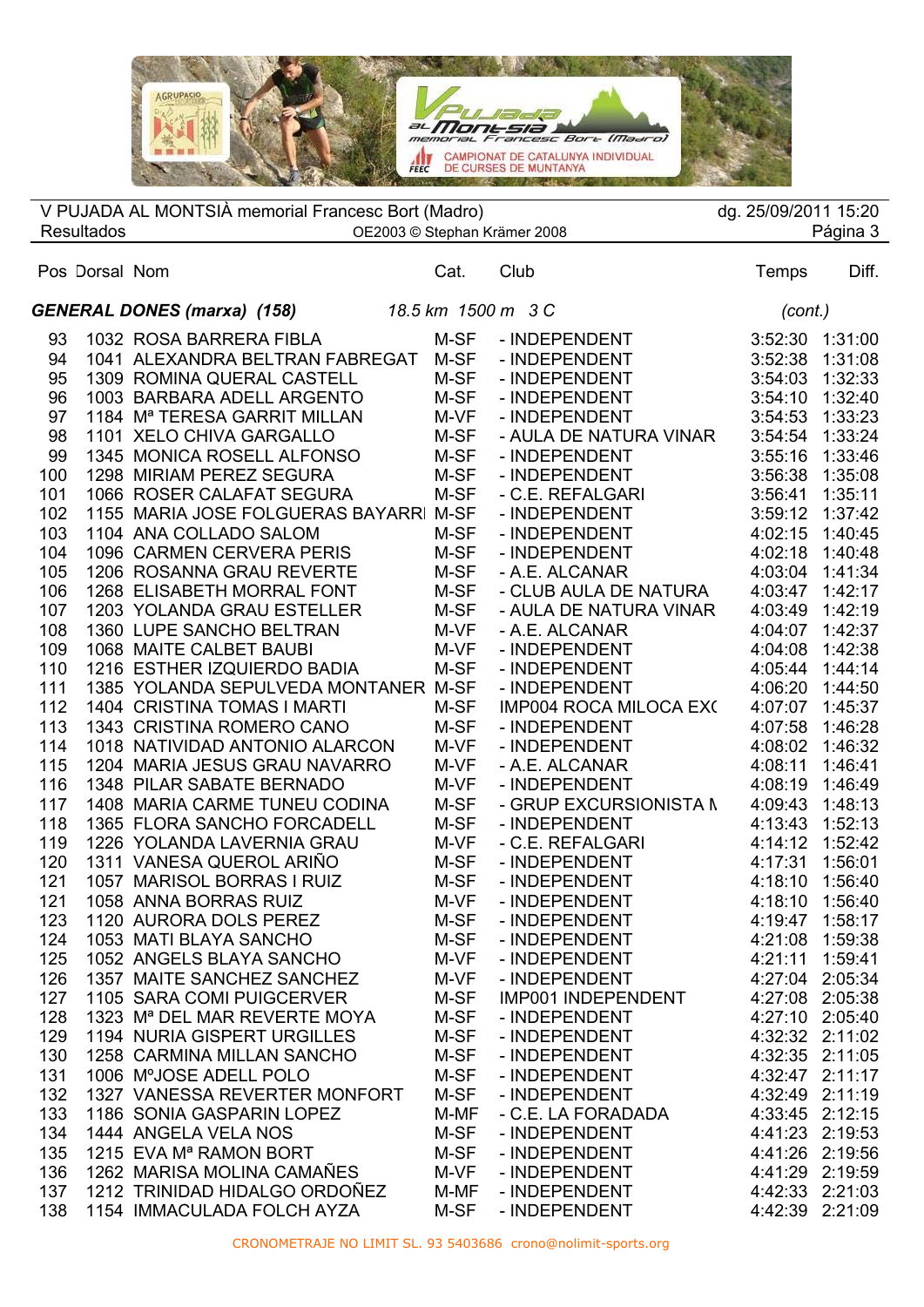

|                |                   | V PUJADA AL MONTSIÀ memorial Francesc Bort (Madro)                           |                |                                         | dg. 25/09/2011 15:20 |                    |
|----------------|-------------------|------------------------------------------------------------------------------|----------------|-----------------------------------------|----------------------|--------------------|
|                | <b>Resultados</b> | OE2003 © Stephan Krämer 2008                                                 |                |                                         |                      | Página 4           |
|                | Pos Dorsal Nom    |                                                                              | Cat.           | Club                                    | Temps                | Diff.              |
|                |                   | <b>GENERAL DONES (marxa) (158)</b>                                           |                | 18.5 km 1500 m 3 C                      | (cont.)              |                    |
| 139            |                   | 1151 MARIA HELENA FIBLA REVERTER                                             | M-SF           | - INDEPENDENT                           | 4:51:36              | 2:30:06            |
| 140            |                   | 1061 MIHAELA GIANINA BOZBICI                                                 | M-VF           | - INDEPENDENT                           | 4:55:26              | 2:33:56            |
| 141            |                   | 1423 MARTA VIDAL VIDAL                                                       | M-VF           | - INDEPENDENT                           | 4:55:31              | 2:34:01            |
| 142            |                   | 1130 VERONICA LOURDES ESTRADA                                                | M-SF           | - INDEPENDENT                           | 4:55:57              | 2:34:27            |
| 143            |                   | 1356 TAMARA SANCHEZ RODRIGUEZ                                                | M-SF           | - INDEPENDENT                           | 4:55:59 2:34:29      |                    |
| 144            |                   | 1043 Mª MERÇE BELTRAN FORCADELL                                              | M-MF           | - INDEPENDENT                           | 5:02:34              | 2:41:04            |
| 145            |                   | 1270 ROSITA MURIA PIÑOL                                                      | M-MF           | - INDEPENDENT                           | 5:07:43              | 2:46:13            |
| 146            |                   | 1150 CRISTINA FIBLA REVERTER                                                 | M-SF           | - A.E. ALCANAR                          | 5:11:45              | 2:50:15            |
| 147            |                   | 1376 ROSA SANCHO SANCHO                                                      | M-SF           | - INDEPENDENT                           | 5:11:47 2:50:17      |                    |
| 148            |                   | 1015 PILAR ALVARO BALAGUE                                                    | M-MF           | - INDEPENDENT                           | 5:16:28 2:54:58      |                    |
| 149            |                   | 1304 MAITE PLA MATAMOROS                                                     | M-SF           | - INDEPENDENT                           | 5:16:48 2:55:18      |                    |
| 150            |                   | 1014 CINTA ALVARO BALAGUE                                                    | M-VF           | - INDEPENDENT                           | 5:21:48              | 3:00:18            |
| 151            |                   | 1358 SILVIA SANCHO ADELL                                                     | M-SF           | - INDEPENDENT                           |                      | 5:33:42 3:12:12    |
| 152<br>153     |                   | 1347 M <sup>a</sup> TERESA RUIZ RODRIGUEZ<br>1259 Mª JOSE MINGUELL PANISELLO | M-MF<br>M-MF   | - INDEPENDENT<br>- INDEPENDENT          | 5:35:11<br>5:35:17   | 3:13:41<br>3:13:47 |
| 154            |                   | 1273 ENCARNA NAVARRO MINGUEZ                                                 | M-MF           | - INDEPENDENT                           | 5:38:12 3:16:42      |                    |
| 155            |                   | 1140 Mª CARMEN FERRE GALANO                                                  | M-SF           | - INDEPENDENT                           | 5:45:38              | 3:24:08            |
| 156            |                   | 1069 ROSA MARIA CALDUCH ESTREM                                               | M-SF           | - INDEPENDENT                           | 5:55:09              | 3:33:39            |
| 157            |                   | 1178 ISA GARCIA RODRIGUEZ                                                    | M-VF           | - INDEPENDENT                           | 5:55:17              | 3:33:47            |
|                |                   |                                                                              |                |                                         |                      |                    |
|                |                   | 1308 NURIA PRADES SANCHO                                                     | M-MF           | - INDEPENDENT                           | Abandona             |                    |
|                |                   | <b>GENERAL HOMES (marxa) (279)</b>                                           |                | 18.5 km 1500 m 3 C                      |                      |                    |
| 1              |                   | 1349 LLORENÇ SALES FERRE                                                     | M-SM           | - ROCA MILOCA EXCURSIO                  | 1:37:26              | 0:00               |
| $\overline{2}$ |                   | 1375 ANDRES SANCHO SANCHO                                                    | M-VM           | - CLUB ESPORTIU VINARO                  | 1:40:11              | 2:45               |
| 3              |                   | 1326 ANDREU REVERTER CANALDA                                                 | M-SM           | - C.E. LA FORADADA                      | 1:45:11              | 7:45               |
| 4              |                   | 1277 AGUSTI NAVARRO VEGA                                                     | M-SM           | - C.E. LA FORADADA                      | 1:45:13              | 7:47               |
| 5              |                   | 1367 VICTOR SANCHO GARRIGA                                                   | M-VM           | - A.E. ALCANAR                          | 1:46:18              | 8:52               |
| 6              |                   | 1338 RUBEN RODRIGUEZ MADRID                                                  | M-JM           | - C.E. LA FORADADA                      | 1:48:52              | 11:26              |
| 7              |                   | 1429 JOAN VIZCARRO TORRES                                                    | M-SM           | - INDEPENDENT                           | 1:49:36              | 12:10              |
| 8              |                   | 1419 MARIO VIDAL FOIX                                                        | M-SM           | - INDEPENDENT                           | 1:49:38              | 12:12              |
| 9              |                   | 1329 JAN REVERTER SANCHO                                                     | M-SM           | - A.E. ALCANAR                          | 1:50:22              | 12:56              |
| 10             |                   | 1039 JUAN A. BELTRAN CASTRO                                                  | M-SM           | - INDEPENDENT                           | 1:50:24              | 12:58              |
| 11             |                   | 1141 RAUL FERRE PLA                                                          | M-SM           | - INDEPENDENT                           | 1:50:36              | 13:10              |
| 12<br>13       |                   | 1022 ALBERT ARIAS BELTRAN<br>1288 JOSE GABRIEL CID PUIG                      | $M-JM$<br>M-SM | - INDEPENDENT<br>- ROCA MILOCA EXCURSI( | 1:50:41<br>1:57:19   | 13:15<br>19:53     |
| 14             |                   | 1218 ALEX JOSE FIBLA                                                         | M-SM           | - INDEPENDENT                           | 1:57:32              | 20:06              |
| 15             |                   | 1002 ALBERT MORRALLA BORT                                                    | M-SM           | - A.E. ALCANAR                          | 1:58:07              | 20:41              |
| 16             |                   | 1392 RUBEN SORIANO NOS                                                       | M-SM           | - CEU SUDACTIU                          | 1:58:16              | 20:50              |
| 17             |                   | 1281 XAVIER OCAÑA AMARE                                                      | M-SM           | - TRAIL MASDENVERGE                     | 1:58:29              | 21:03              |
| 18             |                   | 1305 FERRAN PLA PERONA                                                       | M-SM           | - INDEPENDENT                           | 1:58:30              | 21:04              |
| 19             |                   | 1128 JOAN ANDREU ESTARLICH FORCAI M-SM                                       |                | - MONTBIKE                              | 1:58:43              | 21:17              |
| 20             |                   | 1242 ORIOL MARTI MARTI                                                       | M-SM           | - SUDACTIU                              | 2:00:23              | 22:57              |
| 21             |                   | 1233 CARLOS MARCO FERRE                                                      | M-SM           | - INDEPENDENT                           | 2:00:29              | 23:03              |
| 22             |                   | 1019 JORDI ANTONIO REVERTER                                                  | M-SM           | - INDEPENDENT                           | 2:03:03              | 25:37              |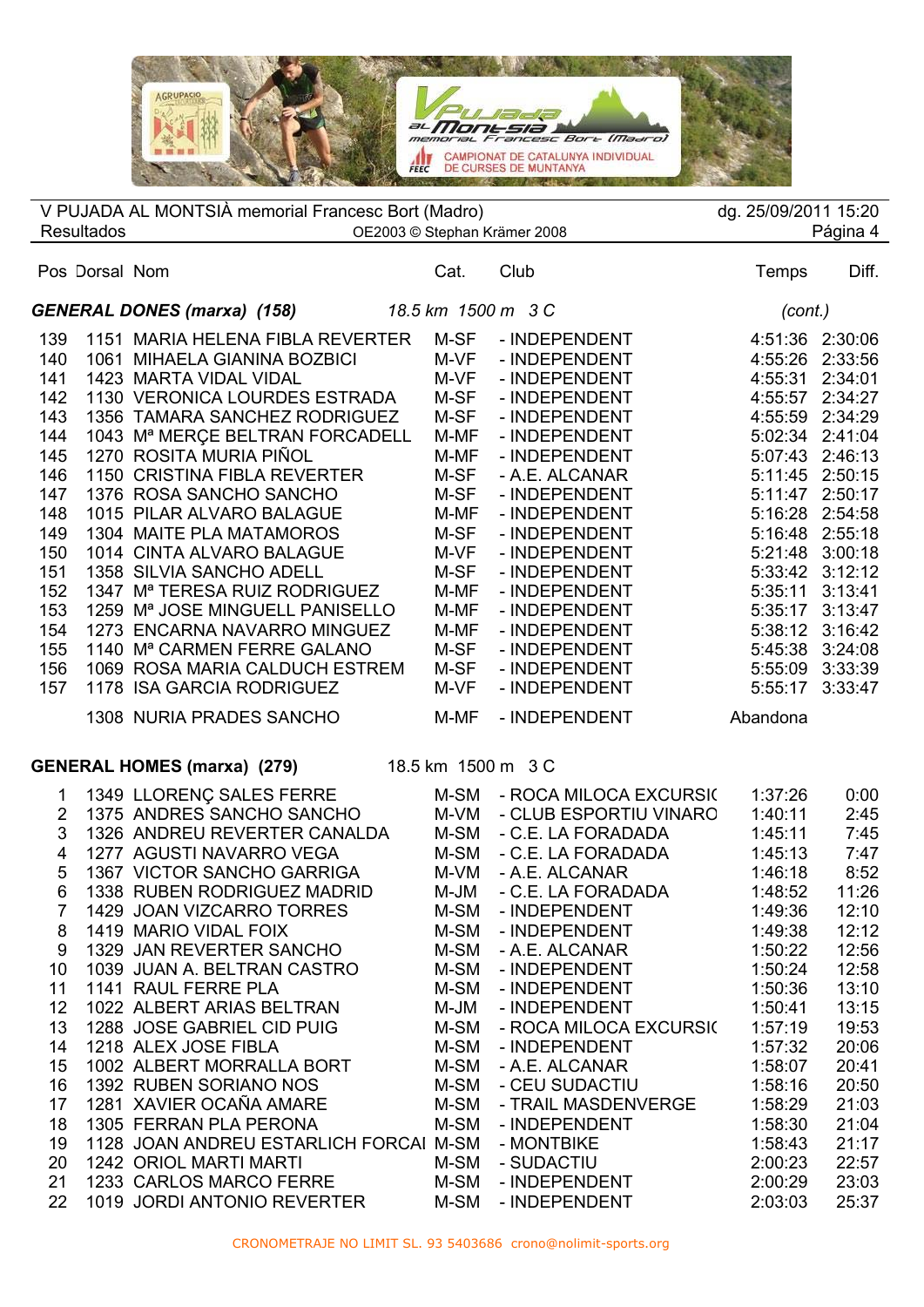**THE ANN PARK THE REAL PROPERTY** Montsel  $-$  Bort  $1$ *maaro* AMPIONAT DE CATALUNYA INDIVIDUAL DE CURSES DE MUNTANYA **CALC TO A TANK AND A TANK** 

 $\overline{\phantom{a}}$  $\overline{a}$  Pos Dorsal Nom Cat. Club Temps Diff. V PUJADA AL MONTSIÀ memorial Francesc Bort (Madro) dg. 25/09/2011 15:20 Resultados OE2003 © Stephan Krämer 2008 Página 5 *GENERAL HOMES (marxa) (279) 18.5 km 1500 m 3 C (cont.)* 1474 KAME JAUOUC M-SM - INDEPENDENT 2:03:06 25:40 1083 GUILLEM CASTELL ARNAU M-SM - INDEPENDENT 2:04:35 27:09 1175 JUAN GARCIA LOPEZ M-SM - INDEPENDENT 2:05:56 28:30 1445 MARCEL DOMENECH FABREGAT M-SM - INDEPENDENT 2:07:15 29:49 1143 JOSE JULIO FERRER CODINA M-SM - INDEPENDENT 2:07:38 30:12 1011 JOSE MANUEL ALBIOL PEREZ M-VM - INDEPENDENT 2:07:41 30:15 1391 RAMON SIN HERNANDEZ M-VM - INDEPENDENT 2:07:42 30:16 1217 JULIAN JIMENEZ SOLER M-SM - INDEPENDENT 2:07:44 30:18 1310 OSCAR QUERALT QUERALT M-SM - INDEPENDENT 2:07:54 30:28 1269 MARCEL MURCIA M-SM - INDEPENDENT 2:08:18 30:52 1324 MANEL REVERTE MOYA M-SM - C.E. LA FORADADA 2:08:18 30:52 1442 ALFONSO ADELL CASTELL M-SM - INDEPENDENT 2:08:29 31:03 1279 JOAN OBIOL FIBLA M-JM - INDEPENDENT 2:09:15 31:49 36 1263 JOSEP ANTONI MONTAGUT GIMENI M-SM - CEM LA CAMETA COIXA 2:09:20 31:54 1295 JOAN CARLES PELEGRIN SANCHEZ M-VM - INDEPENDENT 2:10:41 33:15 1134 CARLOS FALCO MAYOR M-MM - C.E. XERTA 2:11:12 33:46 1091 ALEX CASTELLVI CORCUERA M-SM - INDEPENDENT 2:11:42 34:16 1325 FRANCISCO JAVIER REVERTER BO M-SM - INDEPENDENT 2:11:46 34:20 1440 ALFONS MONTSERRAT REVERTER M-JM - INDEPENDENT 2:13:41 36:15 1144 MIQUEL ANGEL FERRERES COLL M-SM - C.E. REFALGARI 2:14:49 37:23 1088 ALEIX CASTELL MUÑOZ M-JM - INDEPENDENT 2:14:50 37:24 44 1278 ORIOL NUÑEZ OLLE M-VM - CLUB ESPORTIU LA CALA 2:15:04 37:38 1266 PAU MORENO I CABRE M-SM - INDEPENDENT 2:16:33 39:07 1384 ANDREU SEGURA MORENO M-SM - INDEPENDENT 2:17:07 39:41 1302 JACOBO PLA BELDA M-SM - INDEPENDENT 2:17:14 39:48 1139 ALFREDO FERRE FANDOS M-VM - UEC TORTOSA 2:18:01 40:35 1225 NANDO LARA SANTOS M-VM - INDEPENDENT 2:19:25 41:59 1280 JUAN VICENTE OBIOL MOYA M-VM - C.E. LA FORADADA - C.ES 2:19:26 42:00 51 1422 JAUME VIDAL VALLES M-VM - BTT MONTBIKE AMPOST 2:20:20 42:54 1135 DAVID FARGES BUSQUETS M-VM - INDEPENDENT 2:20:25 42:59 1261 TOMAS MIRO PEDROLA M-VM - EXTREM TEAM TIVISSA 2:20:35 43:09 1418 FERRAN VIDAL BORT M-SM - INDEPENDENT 2:20:38 43:12 1272 AGUSTI NAVARRO CABALLE M-SM - INDEPENDENT 2:20:52 43:26 1426 RICARDO VILLALONGA SUBIRATS M-VM - A.E. ALCANAR 2:20:57 43:31 1070 RAMON CALLARISA GAVALDA M-SM - CEU SUDACTIU 2:21:04 43:38 1163 OSCAR FORNOS MONLLAU M-SM - INDEPENDENT 2:21:24 43:58 1427 JOSE LUIS VILLAR MORERA M-SM - INDEPENDENT 2:21:26 44:00 1434 LLUIS BAIGES ESQUERRE M-VM - INDEPENDENT 2:21:37 44:11 1237 JORDI MARTI BELTRAN M-SM - INDEPENDENT 2:21:42 44:16 1064 JOAN ANTONI CABANE SIMON M-VM - CEU SUDACTIU 2:21:53 44:27 1017 SERGI AÑEZ HERNANDEZ M-SM - INDEPENDENT 2:22:02 44:36 1099 JOSE CHERNICHERO FERNANDEZ M-MM - INDEPENDENT 2:22:30 45:04 1177 AGUSTI GARCIA QUEROL M-MM - TRAIL CER LA SENIA 2:23:10 45:44 1172 TONI GARCIA LIÑAN M-MM - COLL DE L'ALBA RUNNIN 2:23:19 45:53 1294 TONI PELEGRIN REDON M-SM - A.E. ALCANAR 2:23:25 45:59 1034 JOSEP BEL FABREGAT M-VM - A.E. ALCANAR 2:23:29 46:03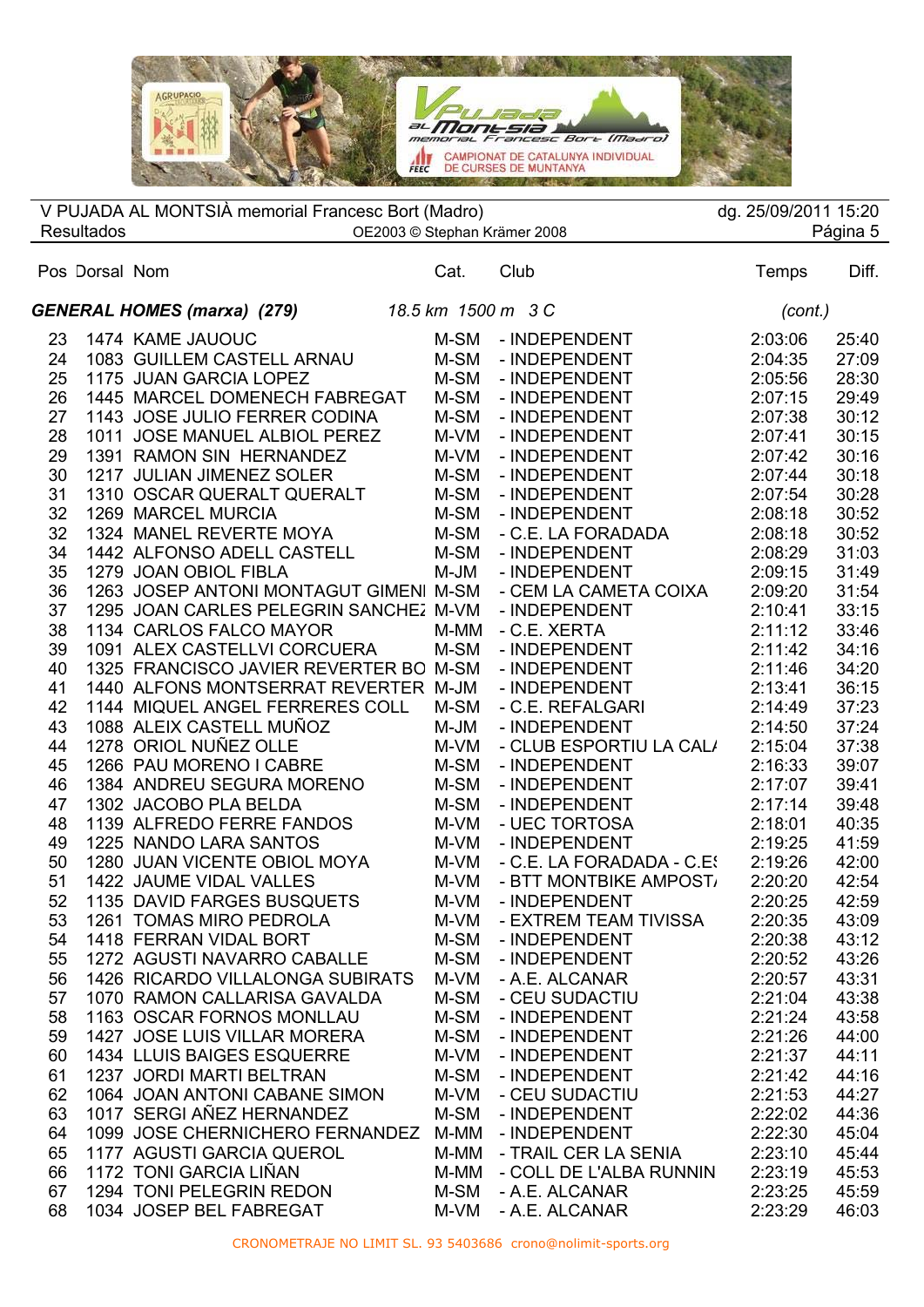PUJada al **MONESIA**<br>memorial Francesc Bort (Maaro)  $m$ e CAMPIONAT DE CATALUNYA INDIVIDUAL

 $\overline{\phantom{a}}$ 

|     |                   | V PUJADA AL MONTSIÀ memorial Francesc Bort (Madro)             |      |                              | dg. 25/09/2011 15:20 |          |
|-----|-------------------|----------------------------------------------------------------|------|------------------------------|----------------------|----------|
|     | <b>Resultados</b> | OE2003 © Stephan Krämer 2008                                   |      |                              |                      | Página 6 |
|     | Pos Dorsal Nom    |                                                                | Cat. | Club                         | Temps                | Diff.    |
|     |                   | 18.5 km 1500 m 3 C<br><b>GENERAL HOMES (marxa) (279)</b>       |      |                              | (cont.)              |          |
| 69  |                   | 1337 JOAN JOSEP RODRIGUEZ BOTELLA M-SM - COLL DE L'ALBA RUNNIN |      |                              | 2:23:39              | 46:13    |
| 70  |                   | 1098 PAOLO CESARETO SIMO                                       | M-JM | - INDEPENDENT                | 2:24:17              | 46:51    |
| 71  |                   | 1190 DIEGO GIL FERRE                                           | M-SM | - INDEPENDENT                | 2:24:26              | 47:00    |
| 72  |                   | 1129 VICTOR ESTELLER BORT                                      | M-SM | - INDEPENDENT                | 2:24:29              | 47:03    |
| 73  |                   | 1188 MINGO GAVALDA RIUS                                        | M-SM | - INDEPENDENT                | 2:24:31              | 47:05    |
| 74  |                   | 1198 DANIEL GOMEZ SANCHEZ                                      | M-VM | - INDEPENDENT                | 2:24:50              | 47:24    |
| 75  |                   | 1388 RAMON SERRASOLSAS DOMENECI M-MM                           |      | - INDEPENDENT                | 2:24:59              | 47:33    |
| 76  |                   | 1412 XIMO VALLDEPEREZ BAIGES                                   | M-SM | - TRAIL ROQUETES             | 2:25:54              | 48:28    |
| 77  |                   | 1174 JOSEP MARIA GARCIA LOPEZ                                  | M-SM | - INDEPENDENT                | 2:26:12              | 48:46    |
| 78  |                   | 1200 JAIME GONZALEZ ARMENDARIZ                                 | M-VM | - INDEPENDENT                | 2:26:21              | 48:55    |
| 79  |                   | 1183 JOSEP GARRIGA SANCHO                                      | M-SM | - INDEPENDENT                | 2:26:31              | 49:05    |
| 80  |                   | 1048 MANEL BERTOMEU BELVIS                                     | M-VM | - BTT MONTBIKE AMPOST,       | 2:26:42              | 49:16    |
| 81  |                   | 1276 PERE NAVARRO VALLDEPEREZ                                  | M-SM | - INDEPENDENT                | 2:27:03              | 49:37    |
| 82  |                   | 1230 PABLO LOPEZ MELENDEZ                                      | M-SM | - INDEPENDENT                | 2:28:48              | 51:22    |
| 83  |                   | 1221 JORDI JOSE NOS                                            | M-VM | - A.E. ALCANAR               | 2:28:53              | 51:27    |
| 84  |                   | 1274 RAUL NAVARRO REDON                                        | M-VM | - INDEPENDENT                | 2:29:52              | 52:26    |
| 85  |                   | 1223 MAXI JUAN TOMAS                                           | M-SM | - INDEPENDENT                | 2:30:27              | 53:01    |
| 86  |                   | 1119 DAVID DIAZ SANCHEZ                                        | M-SM | - C.E. GANDESA TERRA AL      | 2:30:34              | 53:08    |
| 87  |                   | 1410 JUAN LUIS UREÑA ESPAÑA                                    | M-SM | - C.E. GANDESA TERRA AL      | 2:30:37              | 53:11    |
| 88  |                   | 1235 JORDI CUGAT GIMENO                                        | M-VM | - TRAIL ROQUETES             | 2:30:38              | 53:12    |
| 89  |                   | 1374 CRISTOBAL SANCHO SANCHEZ                                  | M-SM | - INDEPENDENT                | 2:31:03              | 53:37    |
| 90  |                   | 1432 JUAN RAMON ANTONIO REVERTER M-SM                          |      | - INDEPENDENT                | 2:31:24              | 53:58    |
| 91  |                   | 1449 DAVID CURTO GAVALDA                                       | M-SM | - INDEPENDENT                | 2:31:31              | 54:05    |
| 92  |                   | 1180 JOSE ANTONIO GARRIDO SOLSON, M-VM                         |      | - INDEPENDENT                | 2:31:55              | 54:29    |
| 93  |                   | 1286 JOSE ANTONIO PABLO AULET                                  | M-MM | - AULA DE NATURA VINAR       | 2:33:10              | 55:44    |
| 94  |                   | 1169 BENJAMIN GARCIA BALAGUER                                  | M-VM | - BTT MONTBIKE AMPOST,       | 2:33:21              | 55:55    |
| 95  |                   | 1082 JOSEP CASTAN MATAMOROS                                    | M-SM | - C.E. LA FORADADA           | 2:33:37              | 56:11    |
| 96  |                   | 1050 ANGEL BETETA MOLINA                                       | M-SM | - INDEPENDENT                | 2:33:38              | 56:12    |
| 97  |                   | 1405 BATISTE TOMAS SANTIAGO                                    | M-VM | - INDEPENDENT                | 2:33:41              | 56:15    |
| 98  |                   | 1033 JUAN BEJERANO SORIA                                       |      | M-SM - COLL DE L'ALBA RUNNIN | 2:33:53              | 56:27    |
| 99  |                   | 1089 JORDI CASTELL SEGURA                                      | M-SM | - CENTRE ESCURSIONISTI       | 2:37:00              | 59:34    |
| 100 |                   | 1240 JOSE ANTONIO MARTI ESTREM                                 | M-SM | - A.E. ALCANAR               | 2:37:03              | 59:37    |
| 101 |                   | 1344 FELIPE ROMERO GUERRERO                                    | M-SM | - INDEPENDENT                | 2:37:17              | 59:51    |
| 102 |                   | 1045 JOSE MIGUEL BELTRAN VILA                                  | M-VM | - INDEPENDENT                | 2:37:36              | 1:00:10  |
| 103 |                   | 1224 ALEX LARA BARREDA                                         | M-JM | - TRAIL ROQUETES             | 2:38:49              | 1:01:23  |
| 104 |                   | 1173 FRANCISCO JOSE GARCIA LOPEZ                               | M-SM | - INDEPENDENT                | 2:39:55              | 1:02:29  |
| 105 |                   | <b>1406 VICTOR TOMAS SERRAL</b>                                | M-SM | - INDEPENDENT                | 2:40:19              | 1:02:53  |
| 106 |                   | 1020 ALBERTO ARASA PIO                                         | M-VM | - INDEPENDENT                | 2:41:28              | 1:04:02  |
| 107 |                   | 1397 XAVI SUBIRATS CID                                         | M-SM | - A.E. ALCANAR               | 2:41:56              | 1:04:30  |
| 108 |                   | 1312 JORDI QUEROL CHIMENO                                      | M-SM | - INDEPENDENT                | 2:41:58              | 1:04:32  |
| 109 |                   | 1428 JOSEP VIZCARO CARRASCOSO                                  | M-SM | - CEU SUDACTIU               | 2:42:22              | 1:04:56  |
| 110 |                   | 1189 SANTI GELLIDA BORRAS                                      | M-SM | - INDEPENDENT                | 2:42:31              | 1:05:05  |
| 111 |                   | 1354 FRANCISCO SANCHEZ GIL                                     | M-SM | - INDEPENDENT                | 2:43:20              | 1:05:54  |
| 112 |                   | 1243 ADOLFO MARTI VERGE                                        | M-VM | - MONTBIKE                   | 2:44:07              | 1:06:41  |
| 113 |                   | 1065 JOSEP CABRERA I VALMAÑA                                   | M-SM | - INDEPENDENT                | 2:44:32              | 1:07:06  |
| 114 |                   | 1407 JAVIER TORRENT BELTRAN                                    | M-SM | - CEU SUDACTIU               | 2:44:53              | 1:07:27  |
|     |                   |                                                                |      |                              |                      |          |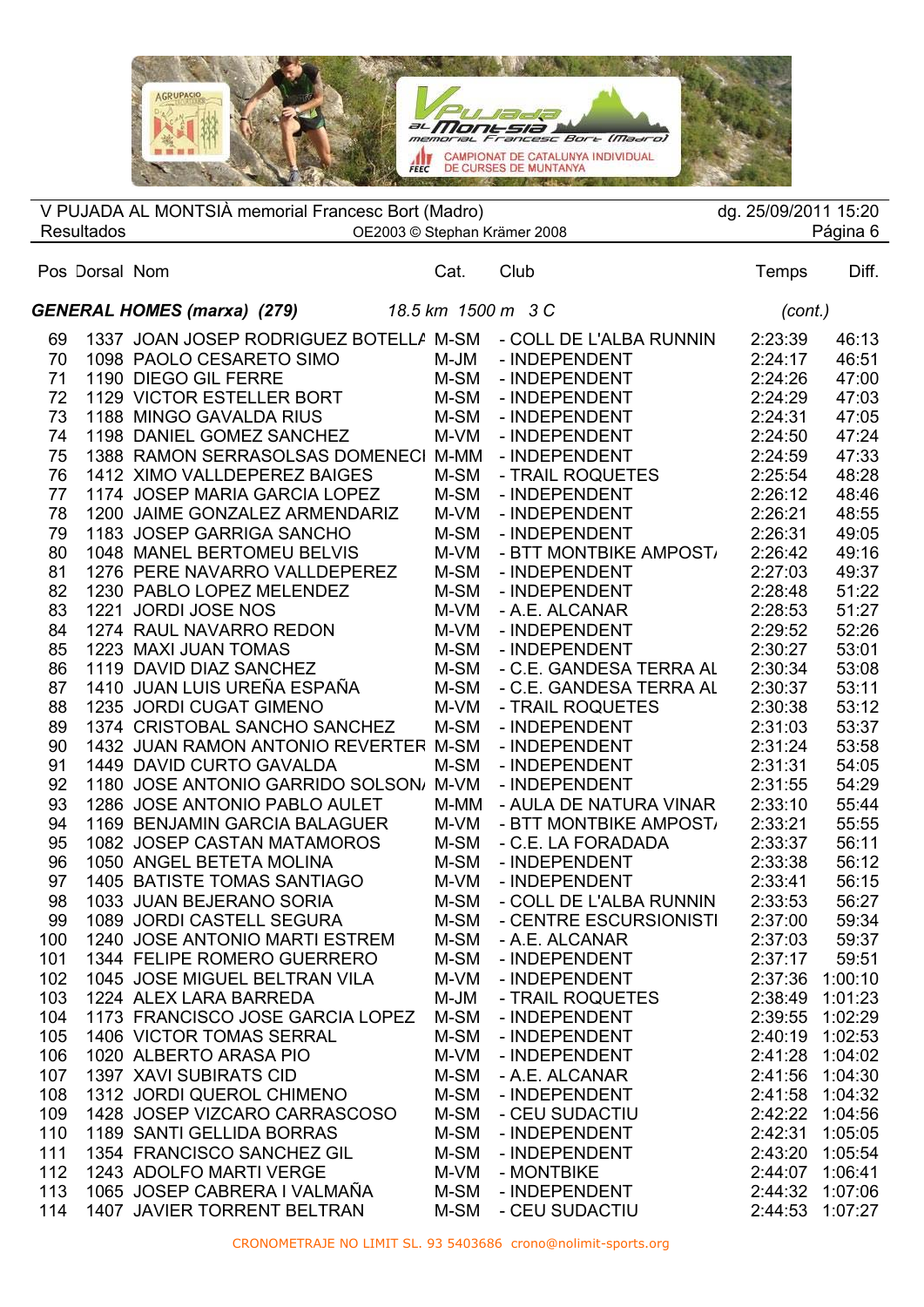

|     |                   | V PUJADA AL MONTSIÀ memorial Francesc Bort (Madro)            |        |                         | dg. 25/09/2011 15:20 |                 |
|-----|-------------------|---------------------------------------------------------------|--------|-------------------------|----------------------|-----------------|
|     | <b>Resultados</b> | OE2003 © Stephan Krämer 2008                                  |        |                         | Página 7             |                 |
|     | Pos Dorsal Nom    |                                                               | Cat.   | Club                    | Temps                | Diff.           |
|     |                   | <b>GENERAL HOMES (marxa) (279)</b> 18.5 km 1500 m 3 C         |        |                         | (cont.)              |                 |
| 115 |                   | 1181 BRUNO GARRIGA AUBALAT                                    | M-SM   | - INDEPENDENT           | 2:46:14              | 1:08:48         |
| 116 |                   | 1260 BAPTISTE MIQUEL ESTEVE                                   | M-MM   | - A.E. ALCANAR          | 2:47:10              | 1:09:44         |
| 117 |                   | 1321 JULIO REDON CAMIUS                                       | M-SM   | - INDEPENDENT           | 2:47:14 1:09:48      |                 |
| 118 |                   | 1026 RAMON AYZA SANTANA                                       | M-SM   | - INDEPENDENT           | 2:47:17 1:09:51      |                 |
| 119 |                   | 1247 JORDI MARTORELL RUBIO                                    | M-SM   | - SUDACTIU              | 2:47:20              | 1:09:54         |
| 120 |                   | <b>1399 ADRIA SUBIRATS REVERTER</b>                           | M-JM   | - INDEPENDENT           | 2:47:24 1:09:58      |                 |
| 121 |                   | 1244 LLUIS MARTI VILLALBI                                     | M-SM   | - INDEPENDENT           | 2:47:27 1:10:01      |                 |
| 122 |                   | 1030 JAVI BALAGUE BELTRAN                                     | M-SM   | - INDEPENDENT           | 2:48:12              | 1:10:46         |
| 123 |                   | 1110 XAVI CURTO CAMACHO                                       | M-SM   | - INDEPENDENT           | 2:48:34              | 1:11:08         |
| 124 |                   | 1464 JOSE MARIA GODES SABATER                                 | M-VM   | - C.E. REFALGARI        | 2:48:54              | 1:11:28         |
| 125 |                   | 1248 ALEX MASIA BAULENAS                                      | M-SM   | - INDEPENDENT           | 2:49:20              | 1:11:54         |
| 126 |                   | 1165 JUAN MANUEL FRANCISCO ANTON M-SM                         |        | - INDEPENDENT           | 2:49:29              | 1:12:03         |
| 127 |                   | 1446 PAU SUBIRATS MARTINEZ                                    | M-JM   | - INDEPENDENT           | 2:50:14              | 1:12:48         |
| 128 |                   | 1421 JUAN CARLOS VIDAL NERI                                   | M-VM   | - AULA DE NATURA VINAR  | 2:51:12              | 1:13:46         |
| 129 |                   | 1185 JORDI GASENI BLANCH                                      | M-VM   | - CLUB ESPORTIU LA CAL/ | 2:51:41              | 1:14:15         |
| 130 |                   | 1038 JOSE FRANCISCO BELTRAN ALVAR M-VM                        |        | - INDEPENDENT           | 2:52:13              | 1:14:47         |
| 131 |                   | 1238 RICARD MARTI BELTRAN                                     | M-SM   | - INDEPENDENT           | 2:52:40              | 1:15:14         |
| 132 |                   | 1314 CRISTIAN QUEROL VILLAROYA                                | M-SM   | - INDEPENDENT           | 2:52:50              | 1:15:24         |
| 133 |                   | 1430 JOAN ZARAGOZA GONZALEZ                                   | M-SM   | - C.E. LA FORADADA      | 2:54:11              | 1:16:45         |
| 134 |                   | 1137 CESAR FERNANDEZ ZAMORA                                   | M-VM   | - INDEPENDENT           | 2:55:02              | 1:17:36         |
| 135 |                   | 1300 JOAN JOSEP PIÑOL FOLQUE                                  | M-MM   | - INDEPENDENT           | 2:55:03              | 1:17:37         |
| 136 |                   | 1056 LLUIS BORRAS COLOME                                      | $M-MM$ | - AGRUPACIO C. I RECREA | 2:55:07              | 1:17:41         |
| 137 |                   | 1146 JOSEP FIBLA BIOSCA                                       | M-SM   | - INDEPENDENT           | 2:56:29              | 1:19:03         |
| 138 |                   | 1093 MANUEL CASTRO RUIZ                                       | M-MM   | - INDEPENDENT           | 2:58:36              | 1:21:10         |
| 139 |                   | 1250 SERGI MATAMOROS BORT                                     | M-JM   | - INDEPENDENT           | 2:58:47              | 1:21:21         |
| 140 |                   | 1010 ANTONIO ALBIOL PEREZ                                     | M-VM   | - AULA DE NATURA VINAR  | 3:00:14              | 1:22:48         |
| 141 |                   | 1131 JOJE JAVIER ETXEBERRIA GARCIA M-VM                       |        | - INDEPENDENT           | 3:00:58              | 1:23:32         |
| 142 |                   | 1448 XAVI SUBIRATS MARRO                                      | M-SM   | - CLUB NATACIO TORTOS/  | 3:01:49              | 1:24:23         |
| 143 |                   | 1363 RAMON SANCHO FIBLA                                       | M-MM   | - A.E. ALCANAR          | 3:02:16              | 1:24:50         |
| 144 |                   | 1370 ERNEST SANCHO MORRALLA M-MM                              |        | - INDEPENDENT           |                      | 3:02:18 1:24:52 |
| 145 |                   | 1207 FERRAN GRAU VERGE                                        | M-MM   | - INDEPENDENT           |                      | 3:02:20 1:24:54 |
| 146 |                   | 1332 JOSEP RIBA FERRER                                        | M-MM   | - INDEPENDENT           | 3:02:24              | 1:24:58         |
| 147 |                   | 1121 SEBASTIAN DOMENECH BARREDA M-SM                          |        | - AULA DE NATURA VINAR  | 3:04:06              | 1:26:40         |
| 148 |                   | 1371 ALFONSO SANCHO RALDA                                     | M-SM   | - TEAM CAN VICTOR       | 3:04:28              | 1:27:02         |
| 149 |                   | 1090 ANTONI CASTELLA MORRAJA                                  | M-MM   | - INDEPENDENT           | 3:04:36              | 1:27:10         |
| 150 |                   | 1257 PAU MILLAN CUCALA                                        | M-JM   | - INDEPENDENT           | 3:04:39              | 1:27:13         |
| 151 |                   | 1210 JED FRANCIS HAYNES                                       | M-SM   | - C.E. XERTA            | 3:04:46              | 1:27:20         |
| 152 |                   | 1031 JOAQUIN BALAGUE BELTRAN                                  | M-SM   | - INDEPENDENT           | 3:05:12              | 1:27:46         |
| 153 |                   | 1213 NORMAND HUESO LOPEZ                                      | M-SM   | - INDEPENDENT           | 3:08:46              | 1:31:20         |
| 153 |                   | 1271 JOSE MARIA NAVARRO ALIAU                                 | M-SM   | - CEU SUDACTIU          | 3:08:46              | 1:31:20         |
| 155 |                   | 1157 FERRAN FONTANE MIRABETE                                  | M-VM   | - CLUB ESPORTIU MONTA   | 3:09:59              | 1:32:33         |
| 156 |                   | 1109 JOAN CARLES CUGAT CURTO                                  | M-SM   | - INDEPENDENT           | 3:10:02              | 1:32:36         |
| 157 |                   | 1142 JOSE MIGUEL FERRE VALLES                                 | M-SM   | - INDEPENDENT           | 3:10:04              | 1:32:38         |
| 158 |                   | 1373 OSCAR SANCHO REDON                                       | M-SM   | - INDEPENDENT           | 3:10:07              | 1:32:41         |
| 159 |                   | 1044 JUAN CARLOS BELTRAN VERGE                                | M-VM   | - INDEPENDENT           | 3:10:10              | 1:32:44         |
| 160 |                   | 1395 MANUEL SOUTO VILLANUEVA                                  | M-MM   | - UEC TORTOSA           | 3:10:21              | 1:32:55         |
|     |                   | CRONOMETRAJE NO LIMIT SL. 93 5403686 crono@nolimit-sports.org |        |                         |                      |                 |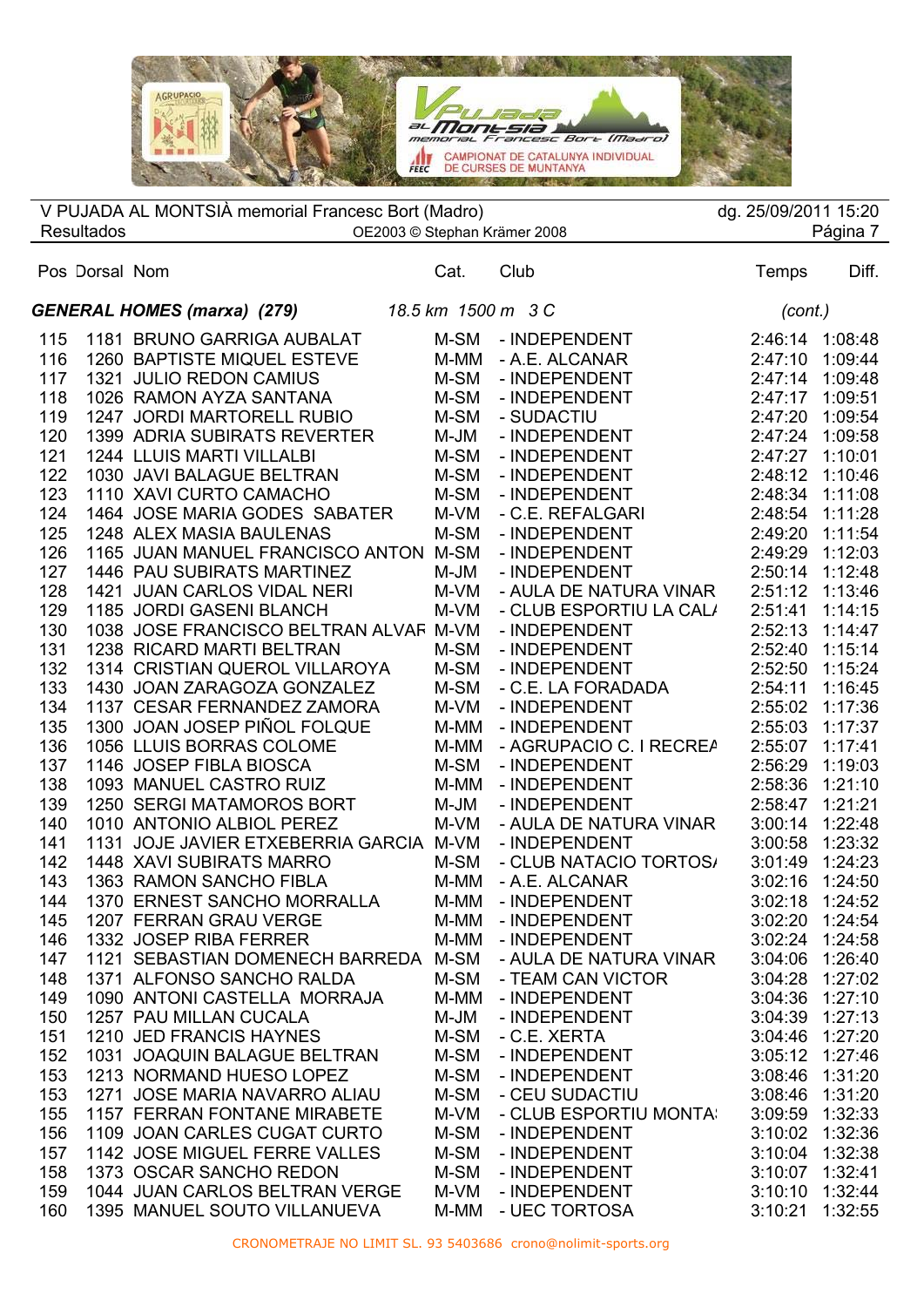

|     |                   | V PUJADA AL MONTSIÀ memorial Francesc Bort (Madro)       |      |                          | dg. 25/09/2011 15:20 |                 |
|-----|-------------------|----------------------------------------------------------|------|--------------------------|----------------------|-----------------|
|     | <b>Resultados</b> | OE2003 © Stephan Krämer 2008                             |      |                          |                      | Página 8        |
|     | Pos Dorsal Nom    |                                                          | Cat. | Club                     | Temps                | Diff.           |
|     |                   | <b>GENERAL HOMES (marxa) (279)</b><br>18.5 km 1500 m 3 C |      |                          | (cont.)              |                 |
| 161 |                   | 1256 MIGUEL ANGEL MESTRE VIDAL                           | M-VM | - INDEPENDENT            | 3:10:44              | 1:33:18         |
| 162 |                   | 1161 ROGELIO FORCADELL VIDAL                             | M-SM | - INDEPENDENT            | 3:10:48              | 1:33:22         |
| 163 |                   | 1336 OSCAR RIERES ALCOLEA                                | M-SM | - INDEPENDENT            | 3:10:51              | 1:33:25         |
| 164 |                   | 1390 EUGENI SIMO QUERALT                                 | M-SM | - INDEPENDENT            | 3:11:20              | 1:33:54         |
| 165 |                   | 1249 AGUSTIN MATAMOROS ALFARA                            | M-VM | - INDEPENDENT            | 3:11:30              | 1:34:04         |
| 166 |                   | 1148 JOAN LLUIS FIBLA MORENO                             | M-SM | - INDEPENDENT            | 3:11:45              | 1:34:19         |
| 167 |                   | 1114 FRUCTUOSO DE MIGUEL GARCIA                          | M-MM | - INDEPENDENT            | 3:13:37              | 1:36:11         |
| 168 |                   | 1380 DAVID SANTOS SANCHEZ                                | M-SM | - INDEPENDENT            | 3:14:55              | 1:37:29         |
| 169 |                   | 1097 JORDI CERVERA SOROLLA                               | M-SM | - INDEPENDENT            | 3:15:39              | 1:38:13         |
| 170 |                   | 1196 OSCAR GOMEZ BUENO                                   | M-SM | - INDEPENDENT            | 3:18:48              | 1:41:22         |
| 171 |                   | 1236 EDUARD MARMOL MARCO                                 | M-SM | - INDEPENDENT            | 3:19:36              | 1:42:10         |
| 172 |                   | 1049 JAVI BERTOMEU REVERTE                               | M-SM | - C.E.L'ESQUETXE         | 3:19:39              | 1:42:13         |
| 173 |                   | 1334 GERARD RICART LABERNIA                              | M-SM | - INDEPENDENT            | 3:20:45              | 1:43:19         |
| 174 |                   | 1335 JUAN CARLOS RICART LABERNIA                         | M-SM | - INDEPENDENT            | 3:20:46              | 1:43:20         |
| 175 |                   | 1284 DAVID ORTEGA MARSAL                                 | M-SM | - INDEPENDENT            | 3:22:26              | 1:45:00         |
| 176 |                   | 1124 JORDI ESCAMEZ MIGUEL                                | M-SM | - INDEPENDENT            | 3:22:28              | 1:45:02         |
| 177 |                   | 1285 JOAN BTE ORTEGA MARSAL                              | M-SM | - INDEPENDENT            | 3:22:30              | 1:45:04         |
| 178 |                   | 1095 ELOI CENTELLES GASCON                               | M-SM | - INDEPENDENT            | 3:23:56              | 1:46:30         |
| 179 |                   | 1413 DAVID VALLVE SERRA                                  | M-SM | - INDEPENDENT            | 3:25:01              | 1:47:35         |
| 180 |                   | 1339 ALBERT ROE SABATER                                  | M-SM | - C.E.L'ESQUETXE         | 3:25:29              | 1:48:03         |
| 181 |                   | 1195 JOSEP GOMBAU VERICAT                                | M-SM | - INDEPENDENT            | 3:26:29              | 1:49:03         |
| 181 |                   | 1229 XAVIER LOPEZ LACARCEL                               | M-SM | - INDEPENDENT            | 3:26:29              | 1:49:03         |
| 183 |                   |                                                          |      |                          | 3:26:38              |                 |
|     |                   | 1192 ANDRES GIMENEZ GOMEZ                                | M-VM | - AULA DE NATURA VINAR   |                      | 1:49:12         |
| 184 |                   | 1424 RAMON VILAGRASA SECH                                | M-MM | - INDEPENDENT            | 3:26:53              | 1:49:27         |
| 185 |                   | 1475 PAUL AMMANN                                         | M-MM | - INDEPENDENT            | 3:27:10              | 1:49:44         |
| 186 |                   | 1191 ALEXIS GIL PONS                                     | M-VM | - INDEPENDENT            | 3:27:59              | 1:50:33         |
| 187 |                   | 1160 OSCAR FORCADELL CASTELL                             | M-SM | - INDEPENDENT            | 3:28:43              | 1:51:17         |
| 188 |                   | 1159 CARLOS FORCADELL CASTELL                            | M-SM | - INDEPENDENT            | 3:28:46              | 1:51:20         |
| 189 |                   | 1368 ISMAEL SANCHO GIL                                   | M-SM | - INDEPENDENT            | 3:28:47              | 1:51:21         |
| 190 |                   | 1113 JOSE LUIS DE MIGUEL ARANDIGOY M-VM                  |      | - INDEPENDENT            |                      | 3:32:23 1:54:57 |
| 191 |                   | 1275 PERE NAVARRO SANCHO                                 | M-VM | - CEU SUDACTIU           |                      | 3:32:49 1:55:23 |
| 192 |                   | 1245 PEDRO MARTIN GUERRERO                               | M-MM | - INDEPENDENT            | 3:33:48              | 1:56:22         |
| 193 |                   | 1078 CRISTIAN CARRATALA CAMPS                            | M-SM | - INDEPENDENT            | 3:33:54              | 1:56:28         |
| 194 |                   | 1132 JOSE RAMON FABREGAT GIL                             | M-VM | - INDEPENDENT            | 3:35:17              | 1:57:51         |
| 195 |                   | 1042 ENRIC BELTRAN FORCADELL                             | M-VM | - A.E. ALCANAR           | 3:35:20              | 1:57:54         |
| 195 |                   | 1086 GUILLERMO CASTELL FERNANDEZ M-MM                    |      | - INDEPENDENT            | 3:35:20              | 1:57:54         |
| 197 |                   | 1085 MARIO CASTELL ESTEBAN                               | M-VM | - TRAIL CER LA SENIA     | 3:36:29              | 1:59:03         |
| 198 |                   | 1251 MARC MATAMOROS GASPARIN                             | M-SM | - C.E. LA FORADADA       | 3:37:14              | 1:59:48         |
| 199 |                   | 1293 JOAQUIN PAREDES MARIN                               | M-VM | - COLL DE L'ALBA RUNNIN  | 3:37:28              | 2:00:02         |
| 200 |                   | 1168 SEBASTIAN TOMAS GARCIA MIRALI M-SM                  |      | - INDEPENDENT            | 3:39:56              | 2:02:30         |
| 201 |                   | 1389 JUAN MANUEL SILVESTRE GARRIG M-SM                   |      | - INDEPENDENT            | 3:40:08 2:02:42      |                 |
| 202 |                   | 1004 JUAN ADELL BALAGUE                                  | M-SM | - INDEPENDENT            | 3:40:29 2:03:03      |                 |
| 203 |                   | 1071 JOSEP MIQUEL CALLAU MARSAL                          | M-SM | - ASSOC. EXC. LA PICOSS. | 3:40:30              | 2:03:04         |
| 204 |                   | 1122 IÑAKI DOMINGUEZ TAMAYO                              | M-SM | - JOVES CICLISTES D'AMP  |                      | 3:40:40 2:03:14 |
| 205 |                   | 1352 JOSE RAMON SALVADOR SANCHO M-VM                     |      | - INDEPENDENT            | 3:40:44              | 2:03:18         |
| 206 |                   | 1443 AGUSTIN SEGARRA GONZALEZ                            | M-VM | - INDEPENDENT            | 3:43:00              | 2:05:34         |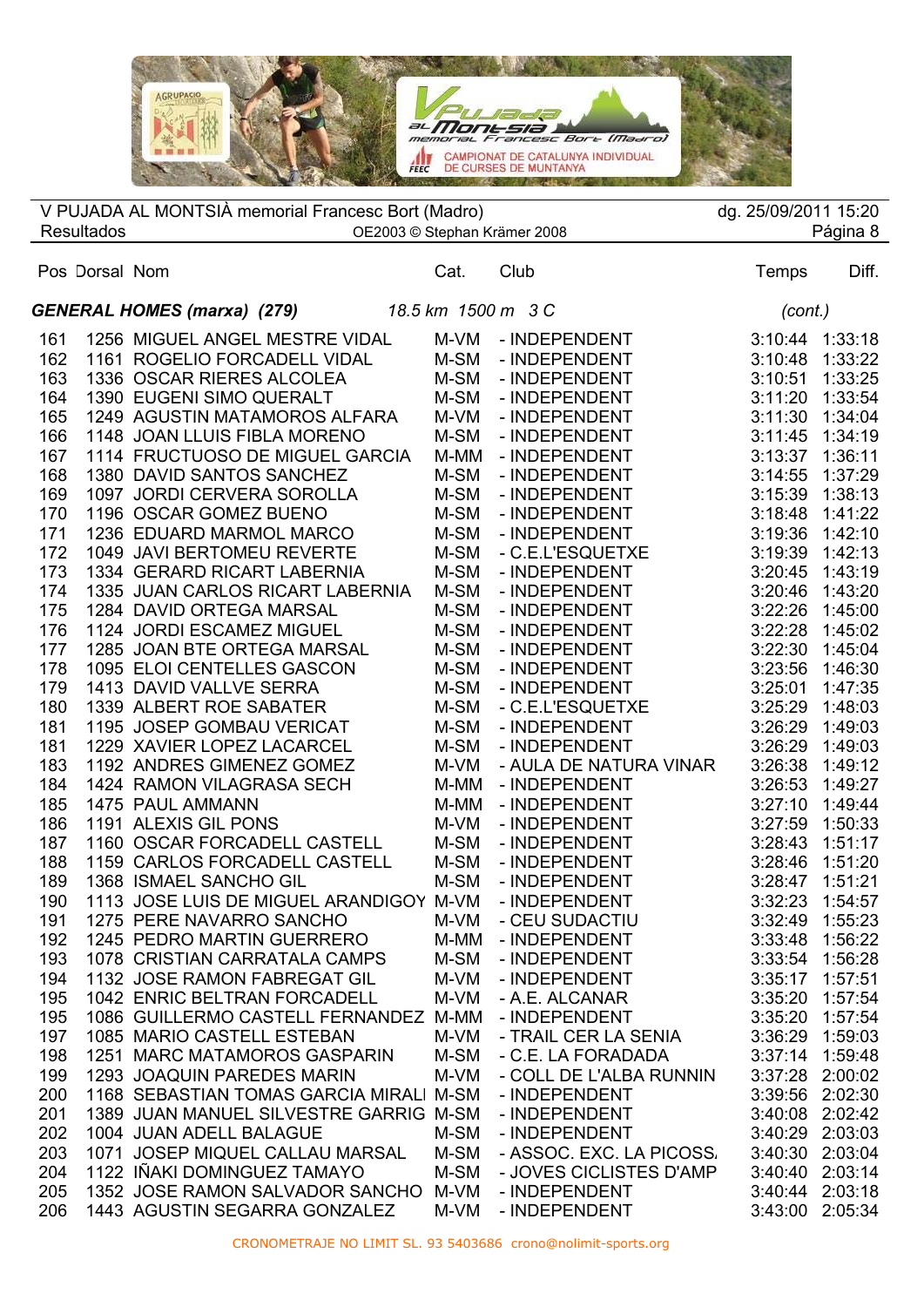$\Box_L$ Victoria in c al **MONESIA**<br>memorial Francesc Bort (Maaro)  $m$ e CAMPIONAT DE CATALUNYA INDIVIDUAL

|            |                   | V PUJADA AL MONTSIÀ memorial Francesc Bort (Madro)           |              |                                         | dg. 25/09/2011 15:20 |                                    |
|------------|-------------------|--------------------------------------------------------------|--------------|-----------------------------------------|----------------------|------------------------------------|
|            | <b>Resultados</b> | OE2003 © Stephan Krämer 2008                                 |              |                                         |                      | Página 9                           |
|            | Pos Dorsal Nom    |                                                              | Cat.         | Club                                    | Temps                | Diff.                              |
|            |                   | <b>GENERAL HOMES (marxa) (279)</b>                           |              | 18.5 km 1500 m 3 C                      | (cont.)              |                                    |
|            |                   |                                                              |              |                                         |                      |                                    |
| 207        |                   | 1027 JORDI BADIA CASTELL                                     | M-VM         | - INDEPENDENT                           |                      | 3:43:18 2:05:52<br>2:05:59         |
| 208        |                   | 1350 SANTI SALES MARTINEZ                                    | M-SM         | - INDEPENDENT<br>- INDEPENDENT          | 3:43:25<br>3:43:27   |                                    |
| 209        |                   | 1152 DAVID FIBLA SANCHO                                      | M-SM         |                                         |                      | 2:06:01                            |
| 210        |                   | 1331 JULIA RIBA BEL                                          | M-JM         | - INDEPENDENT                           | 3:44:54              | 2:07:28                            |
| 210        |                   | 1333 JOSEP RIBA SANS                                         | M-MM         | - INDEPENDENT                           | 3:44:54              | 2:07:28                            |
| 212        |                   | 1467 OSCAR CALAF NUEZ                                        | M-SM         | - INDEPENDENT                           | 3:47:10              | 2:09:44                            |
| 213        |                   | 1209 NORMAN GUAL DRAGO                                       | M-SM         | - INDEPENDENT                           | 3:47:28              | 2:10:02                            |
| 214        |                   | 1394 FRANCISCO JAVIER SOTO GOMIS                             | M-VM         | - CLUB AULA DE NATURA                   | 3:47:31              | 2:10:05                            |
| 215        |                   | 1378 MARCOS SANQUEZ QUEVEDO                                  | M-SM         | - INDEPENDENT                           | 3:47:37              | 2:10:11                            |
| 216        |                   | 1112 JOSE LUIS DE GRACIA GARCIA                              | M-MM         | - INDEPENDENT                           |                      | 3:49:13 2:11:47                    |
| 217        |                   | 1307 JOSEP POMARES SALVADO                                   | M-VM         | - INDEPENDENT                           |                      | 3:49:34 2:12:08                    |
| 218        |                   | 1021 JOSE MARIA ARASA PIO                                    | M-SM         | - INDEPENDENT                           |                      | 3:50:13 2:12:47                    |
| 219        |                   | 1315 PEDRO QUEVEDO VALDES                                    | M-VM         | - C.E. REFALGARI                        |                      | 3:50:27 2:13:01                    |
| 220        |                   | 1301 JOSE PLA BEL                                            | M-MM         | - INDEPENDENT                           |                      | 3:51:18 2:13:52                    |
| 221        |                   | 1176 XAVI GARCIA MOYA                                        | M-VM         | - INDEPENDENT                           |                      | 3:51:19 2:13:53                    |
| 222        |                   | 1100 JOAN PAU CHILLIDA PARRA                                 | M-VM         | - INDEPENDENT                           | 3:51:21              | 2:13:55                            |
| 223        |                   | 1080 ELADIO CASAL FERNANDEZ                                  | M-SM         | - INDEPENDENT                           |                      | 3:52:07 2:14:41                    |
| 224        |                   | 1108 ODER CORTES STEVENS                                     | M-MM         | - INDEPENDENT                           | 3:52:50              | 2:15:24                            |
| 225        |                   | 1023 TONI AROLA SUBIRATS                                     | M-MM         | - INDEPENDENT                           | 3:53:30              | 2:16:04                            |
| 226        |                   | 1342 VENTURA ROIG I MARTINEZ                                 | M-SM         | - INDEPENDENT                           | 3:54:03              | 2:16:37                            |
| 227        |                   | 1264 PATRICK MONTANER AGUT                                   | M-VM         | - INDEPENDENT                           | 3:54:57              | 2:17:31                            |
| 228        |                   | 1283 MARC OLIVERAS BALLUS                                    | M-SM         | - INDEPENDENT                           | 3:55:24              | 2:17:58                            |
| 229        |                   | 1123 VICTOR DUATIS ADELL                                     | M-SM         | - C.E. LA FORADADA                      |                      | 3:58:54 2:21:28                    |
| 230        |                   | 1316 SISCO RAGA DIAZ                                         | M-SM         | - INDEPENDENT                           |                      | 3:59:12 2:21:46                    |
| 231        |                   | 1007 ARIEL RODRIGO ADET RODRIGUEZ M-SM                       |              | - INDEPENDENT                           |                      | 3:59:24 2:21:58                    |
| 231        |                   | 1092 MIGUEL CASTILLERO NAVARRO<br>1118 JUAN MANEL DIAZ PEREZ | M-SM         | - INDEPENDENT                           |                      | 3:59:24 2:21:58<br>4:02:14 2:24:48 |
| 233        |                   |                                                              | M-SM         | - INDEPENDENT                           |                      |                                    |
| 234        |                   | 1254 QUIQUE MAYOR LOPEZ<br>1297 PERE PEREZ NIEVES            | M-SM         | - INDEPENDENT                           |                      | 4:02:16 2:24:50                    |
| 235        |                   |                                                              | M-VM         | - INDEPENDENT                           |                      | 4:02:50 2:25:24                    |
| 236        |                   | 1364 SERGIO SANCHO FIBLA                                     | M-VM         | - INDEPENDENT                           |                      | 4:03:07 2:25:41                    |
| 237        |                   | 1318 DOMENEC RAMAL PEREZ<br>1037 ALBERTO BELLIDO AMIGO       | M-VM         | - A.E. ALCANAR                          | 4:04:05              | 2:26:39<br>2:28:49                 |
| 238<br>239 |                   | <b>1403 LLUIS TOMAS FERRERES</b>                             | M-SM<br>M-SM | - INDEPENDENT<br>- ROCA MILOCA EXCURSIO | 4:06:15<br>4:07:21   | 2:29:55                            |
| 240        |                   | 1355 JORGE SANCHEZ NAVARRO                                   | M-VM         | - A.E. ALCANAR                          | 4:08:05              | 2:30:39                            |
| 241        |                   | 1024 JOSE MANUEL ARRIBAS REVILLA                             | M-SM         | - A.E. ALCANAR                          | 4:08:07              | 2:30:41                            |
| 242        |                   | 1282 ROGER OLIVER DAUNES                                     |              | - INDEPENDENT                           | 4:08:11              | 2:30:45                            |
| 243        |                   |                                                              | M-SM         | - INDEPENDENT                           | 4:08:14              | 2:30:48                            |
| 244        |                   | 1386 ELOI SERRANO DUQUE<br>1205 SALVADOR GRAU NAVARRO        | M-MM<br>M-VM | - INDEPENDENT                           |                      | 4:08:15 2:30:49                    |
| 245        |                   | 1211 GENIS HERNANDEZ MEMBRIVE                                |              |                                         |                      | 2:32:18                            |
| 246        |                   | 1008 TOMEU ADROVER ADROVER                                   | M-VM<br>M-VM | - INDEPENDENT<br>- INDEPENDENT          | 4:09:44<br>4:13:41   | 2:36:15                            |
| 247        |                   | 1145 VICENT FERRERES VALLS                                   | M-MM         | - C.E. REFALGARI                        | 4:14:11              | 2:36:45                            |
| 248        |                   | 1231 ALEXANDRE LOPEZ MURIEL                                  | M-VM         | - INDEPENDENT                           | 4:14:15              | 2:36:49                            |
| 249        |                   | 1328 JUAN RAMON REVERTER REVERTE M-VM                        |              | - INDEPENDENT                           |                      | 4:16:12 2:38:46                    |
| 250        |                   | 1047 MARC BERENGUER REVERTER                                 | M-JM         | - INDEPENDENT                           | 4:16:15              | 2:38:49                            |
| 251        |                   | 1362 JUAN BATISTE SANCHO CENTELLE M-VM                       |              | - INDEPENDENT                           |                      | 4:16:16 2:38:50                    |
| 252        |                   | 1025 RAMON AYZA BEL                                          | M-MM         | - INDEPENDENT                           |                      | 4:16:18 2:38:52                    |